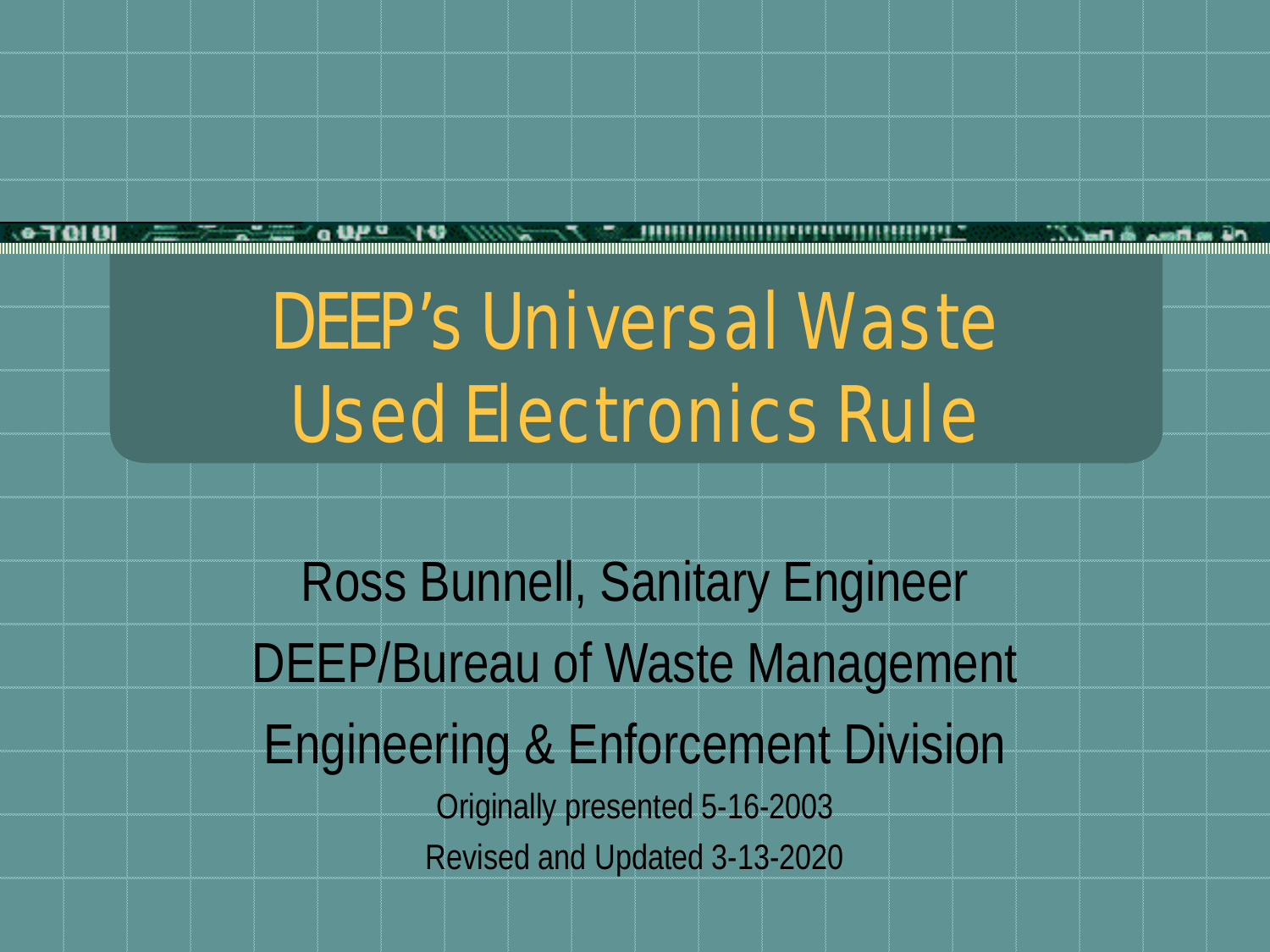# Why Designate Used Electronics as Universal Waste?

- A rapidly-rising part of the waste stream. Ubiquitous in commerce and the public. Readily recyclable for material values. EPA CRT rule: Not yet adopted by DEEP
	- Would not address other wastes.
	- Universal Waste is an overall better fit.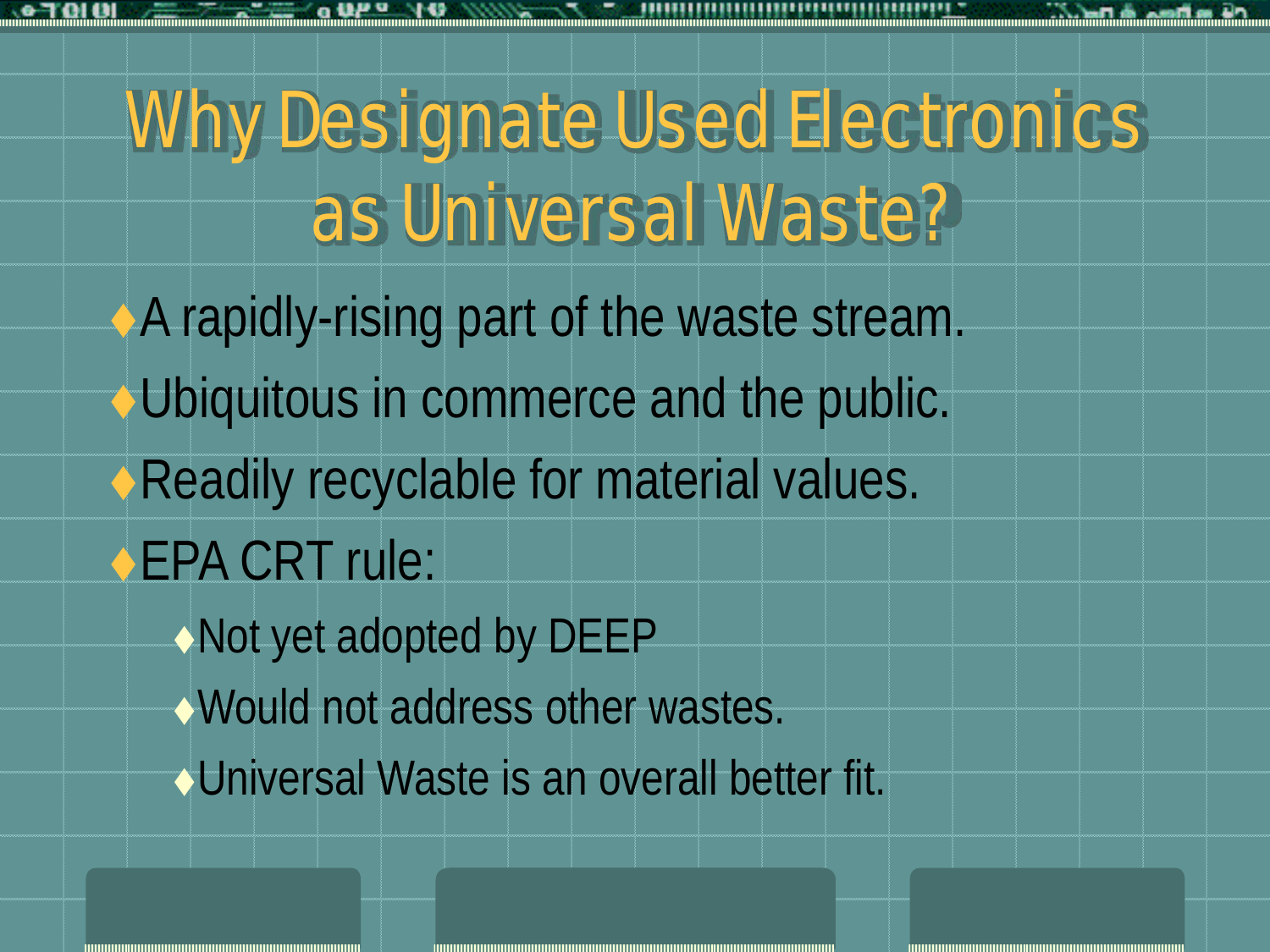# Definition of Used Electronics -100(c)(34)

**"Used electronics"** or **"used electronic device"** means a device or component thereof that contains **one or more circuit boards or a cathode ray tube** and is used primarily for **data transfer or storage, communication, or entertainment purposes**, including **but not limited to**, desk top and lap top computers, computer peripherals, monitors, copying machines, scanners, printers, radios, televisions, camcorders, video cassette recorders ("VCRs"), compact disc players, digital video disc players, MP3 players, telephones, including cellular and portable telephones, and stereos.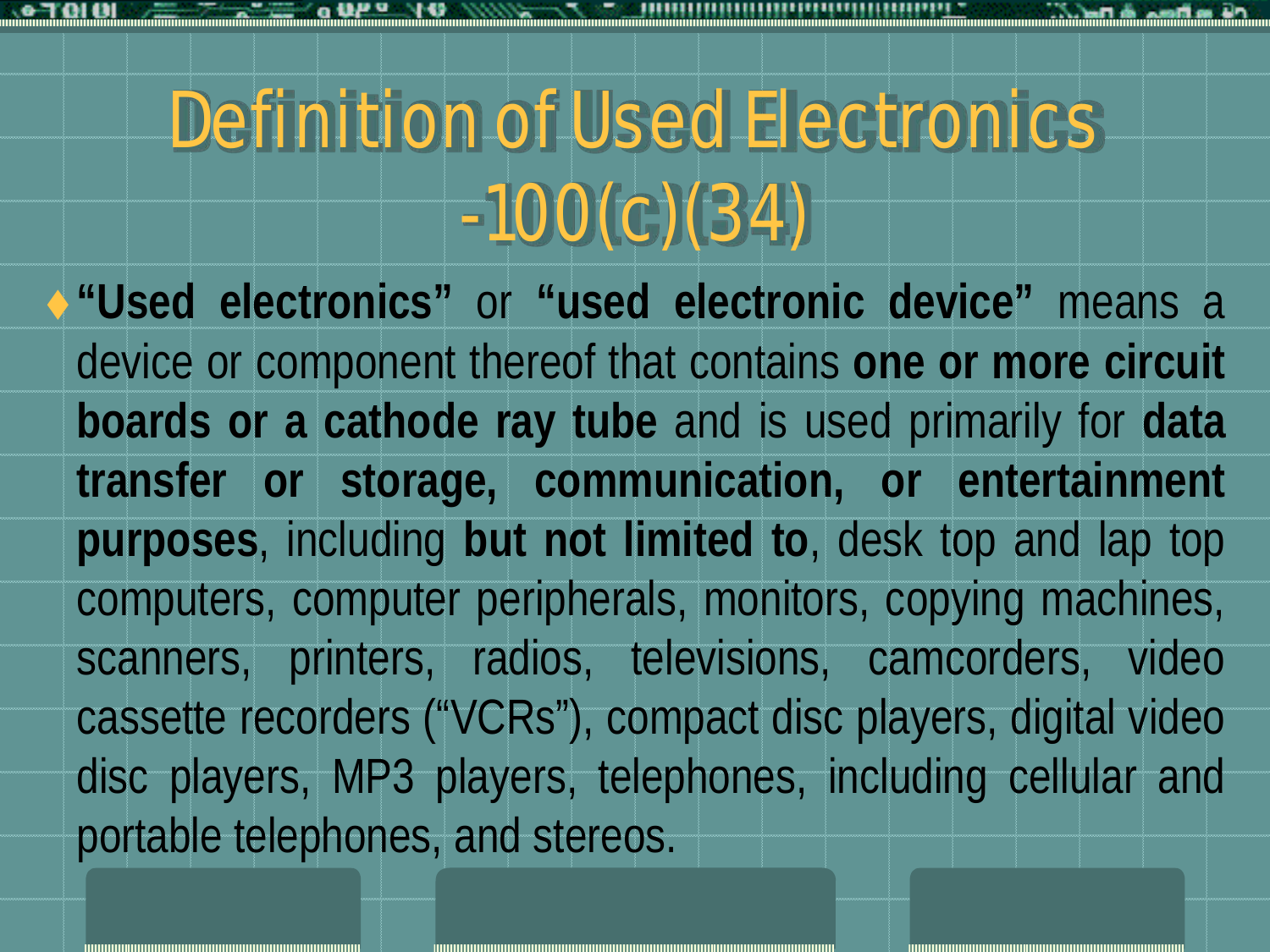# Applicability -113(b)

To be a universal waste, a waste must first be a hazardous waste. *But, how do you know…?* HW determination. KOP/Mfr information (must be documented). Alternatively: assume HW (likely with lead solder). Used electronics become UW when discarded. Unused electronics become UW when a decision is made to discard them.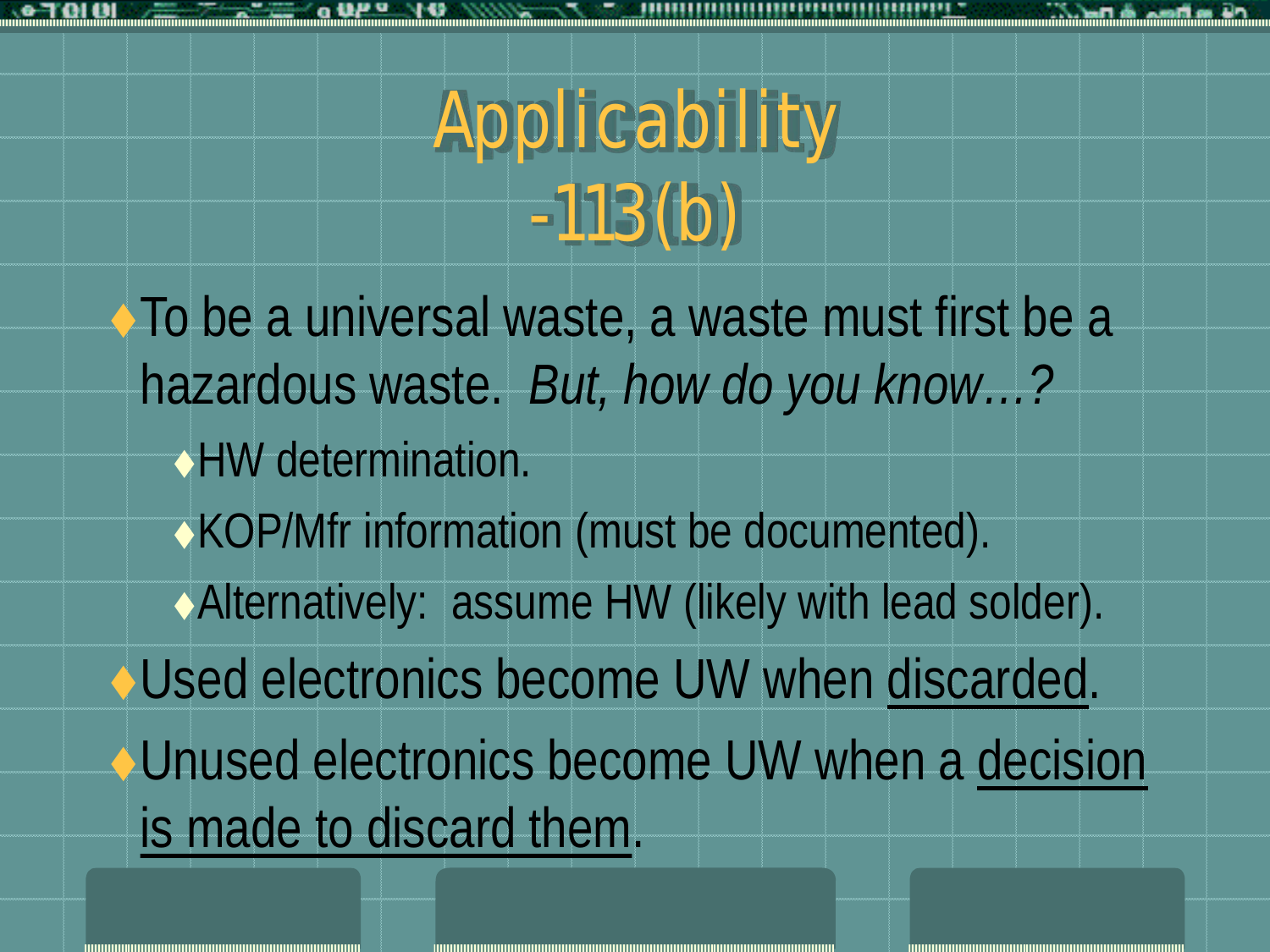### Defining The Point of Discard

#### Discard includes:

Shipment to UW handler or destination facility. ◆ Shipment to a non-profit (e.g., Computers for Kids). ◆ Disposal to trash, etc.

#### Discard does not include:

◆ Direct re-use on-site or at another location.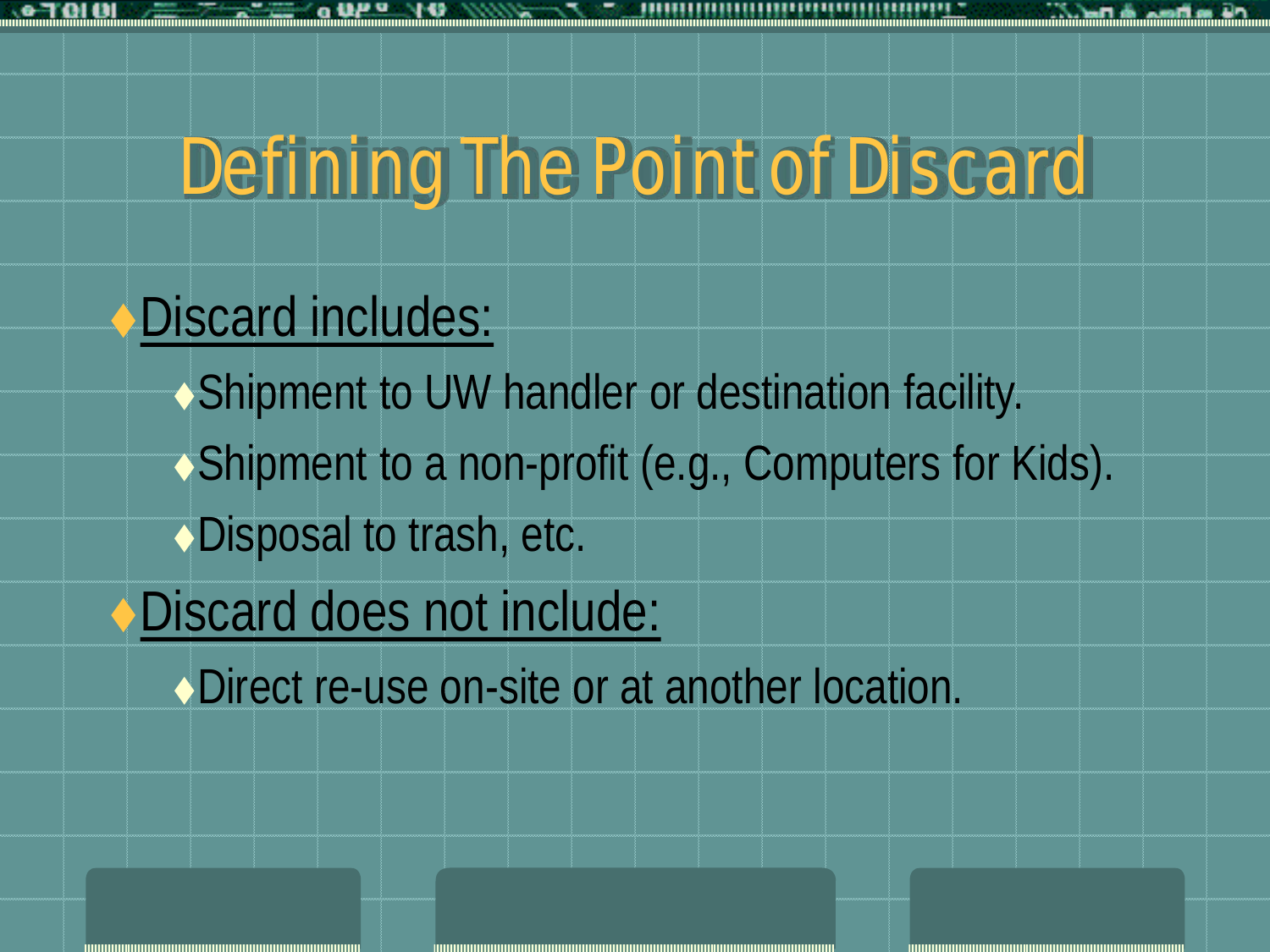## Regulatory Requirements

Small Quantity Handlers (-113(c)): ◆Federal SQH rules in 40 CFR 273 subparts B & F. Manage to prevent releases. ◆ Store in a building or trailer to prevent exposure, etc. Containerize breakage. No treatment (disassembly is allowed). Label or mark each device or container.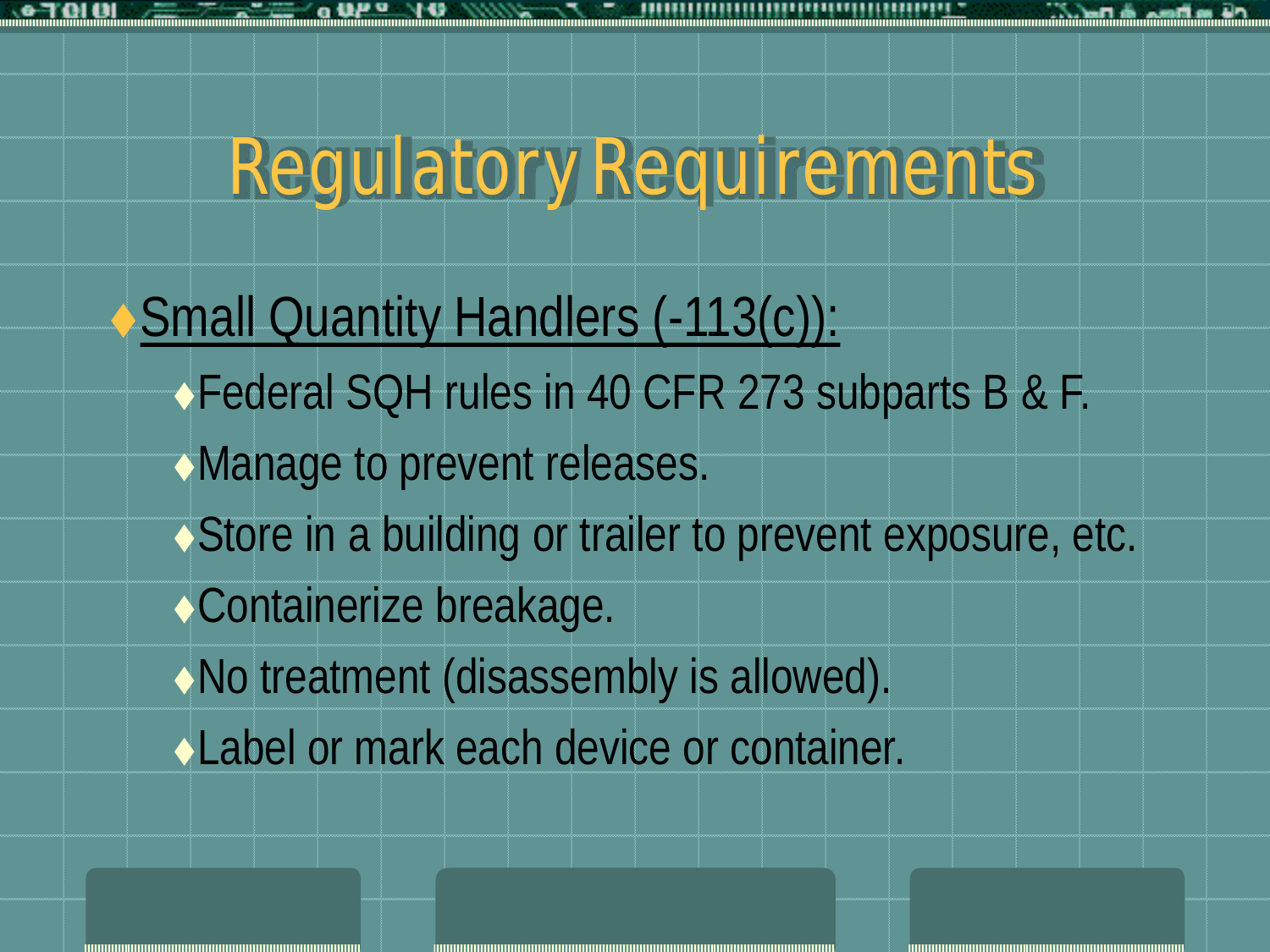## Regulatory Requirements (Cont.)

Large Quantity Handlers (-113(d)): ◆Federal LQH rules in 40 CFR 273 subparts C & F. Remainder is same as SQHs, except disassembly requires a permit. Transporters (-113(e)): ◆ Federal rules in 40 CFR 273 subparts D & F. Destination Facilities (-113(f)): Federal rules in 40 CFR 273 subparts E & F.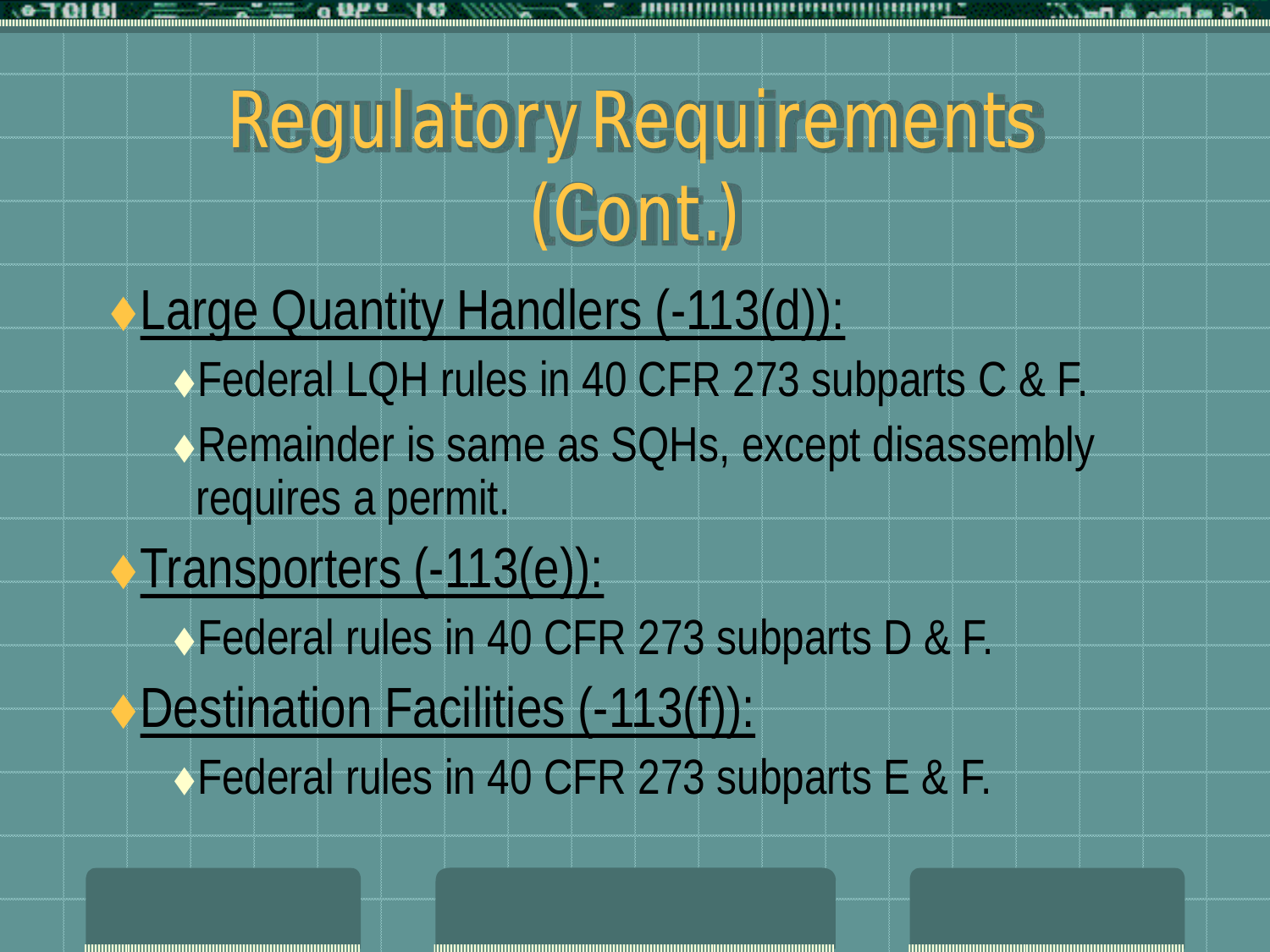### Issues of Note

- Inadvertent breakage of UW is regulated as UW, not HW  $-113(a)(2)(K)$  & (V).
- Wastes not managed under UW rules subject to HW rules - 113(a)(2)(C).
- CESQGs can manage as UW but are not req'd to.
- HHW: if residential used electronics are mixed with regulated UW, the mixture becomes UW.
- Scrap metal exclusions 40 CFR 261.4(a)(14) and  $261.6(a)(3)(ii)$  – can apply to used electronics.